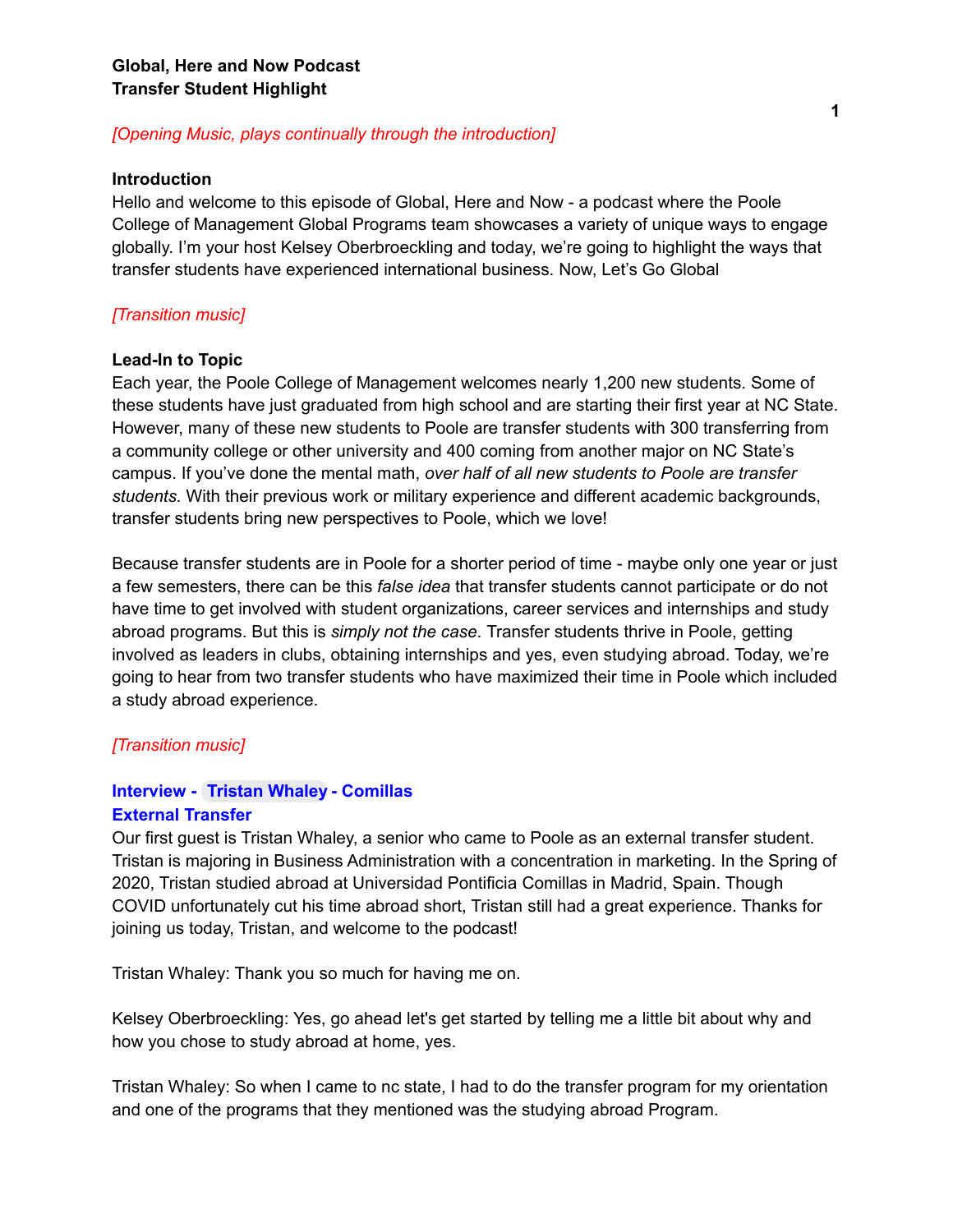Tristan Whaley: And I talked to miss frost and she said this to come into her office, if I had any more questions about studying abroad, so I went there and we just went over to. What I needed to get done for my degree and she said that you know the Columbia University and staying would be the perfect fit for me because it's a business school and it covers all the business program classes, that I would need to complete my general education.

Kelsey Oberbroeckling: What were the biggest factors you thought about when choosing when and where to study abroad.

Tristan Whaley: So i've always wanted to study abroad and always wanted to go to Europe, so when the biggest factors for me was of course location and with the university and staying having to be in the business school. I thought this is perfect because it's in Europe it's a business school, so I can also I will always have. I will be able to complete my business degree and not be struggling with coming back and be like oh I didn't complete this class because I didn't go to a Business School while abroad. So I think that was the biggest factor is making sure I was able to complete my degree, while abroad, so I wasn't wasting any precious time.

Kelsey Oberbroeckling: That is so true and we don't want you to we want to make sure that you're making doctor degree and would transfer students who are with us for a little bit shorter amount of time we'd need to make the most of it and you clearly did that. Can you tell me what tools and resources you found most useful when you were planning to study abroad.

Tristan Whaley: Yes, so the the most useful tool is the studying abroad seminar that they have right before you go abroad and I loved it, it was amazing. Because for about two hours you got to go to different rooms and the study abroad of office had. instructors that I would teach you about getting your visa or you know how to travel, you know different currencies how all that stuff kind of works, and it was really eye opening and it really helps to really. learn about how Oh, this is, you know, it was also it was like a big thing but also got you super excited to where you're about to go. And the best part was at the end you go into a room, with all the other students that you're going to be studying abroad with So for me, Spain and we got to learn about Spain and the university and it just got you really pumped and excited while you were learning service great.

Kelsey Oberbroeckling: yeah I am so glad that you found that to be so helpful because everything that you said I did for you that's what it's supposed to do and that part where you get to meet the other students who are studying abroad at columbia's is great. it's a really popular choice for pool students so there's a good chance that you're studying abroad in Spain they'll be another pool student that's also going and you. kind of have that built in Community when you get started over there.

Tristan Whaley: Exactly.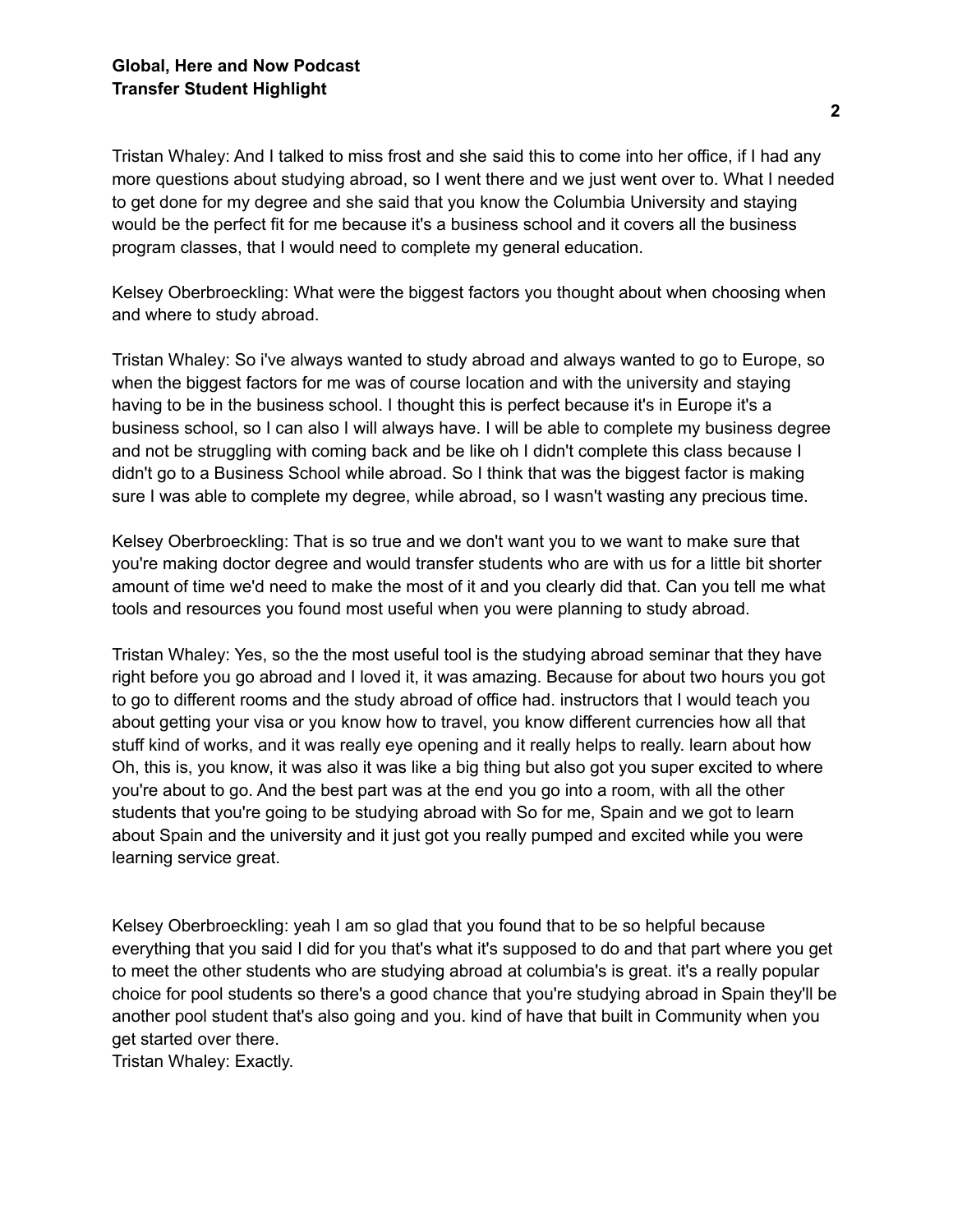Kelsey Oberbroeckling: So I would love for you to talk a little bit more about classes, I know you talked about taking those business courses, while you were there, but how were classes and Spain different than the classes you take here at nc state.

Tristan Whaley: They were a lot smaller, which was really nice because you felt you got the one on one. You know time with the Professor there because you know here a lot of the classes are 300 plus students in one classroom. So you know it's pretty intimidating, but there was a lot smaller size. that it was in terms of like lecturing it was the same another Professor come in, you will learn about the subject, and you would take your notes now with that. But I had this in particular class negotiation techniques there, which was awesome That was a lot different because they he put us in negotiation like. scenarios and we learned about different things, I was pretty that was like one of my favorite classes, but in terms of just how different, they were they were just smaller and a little bit longer as well, there were two hours a day.

Kelsey Oberbroeckling: yeah thanks for that insight. I would love to talk more about the fun parts of your study abroad experience can you share some of your favorite memories from living in Madrid.

Tristan Whaley: OK, so my favorite parts about living in Madrid was of course the transportation system that they have their you know the the buses and how the metro work with getting able to get the point A to Point B was so easy. Being this the whole traveling some space for some incredible you could it was so easy to get around on the. The way that the university had the trip trip set up for us was also awesome. We would go on these weekend trips, like every other weekend to be good to smaller cities like Cordoba or Toledo, and it was for the whole day and they had it set up for us, so that was also amazing. They also have weekend I set up for us to for going out to clubs so knowledge that i've never had an experience like that, being an icloud so. Four o'clock in the morning just partying it up, but I mean that was awesome because they have that setup for us, maybe we're basically VIP in clubs there in Madrid, which is insane i'm also the grocery stores are also my favorite parts just how easy it was to. Keep it was to get your groceries for the week I mean I could go into a grocery store and spend 20 euros and have groceries for two to three weeks it was amazing.

Kelsey Oberbroeckling: yeah so many different parts that you touched on here, I appreciate how the university had those academic programs or weekend trip set up for you, but also had some fun interspersed in there and you're right about the transportation system and the. groceries like that's part of living in a big city Madrid as a big city. What advice would you give someone, particularly a transfer student who was unsure of where to start and just starting to think about studying abroad.

Tristan Whaley: So I would my my biggest thing was just just do it. I mean you just never I mean especially I hate to bring up you know the curve is fantastic but. I mean you just don't know if your time is going to be caught up or not like my cows are like how ours was so it was. So I would say just do it just find a find a location that interests you but also worked really hard to

**3**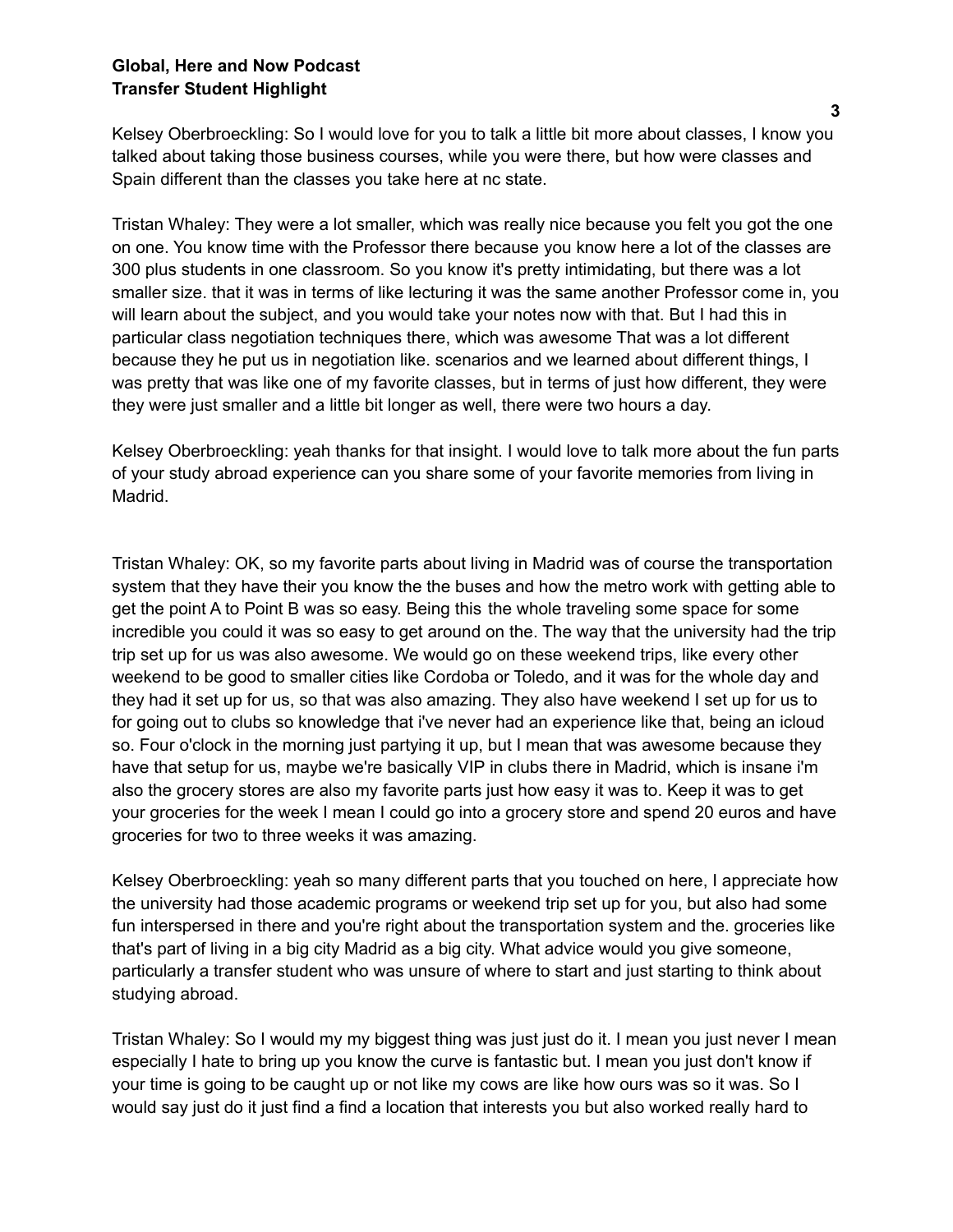find the program that is right for you to stay don't waste of semester. That would be that's My big advice just do it, I mean i've never traveled That was my first time being outside of the country, and I was alone. i've always tried with my family, so I was by myself, I had roommates that I never, never met before so that was also something that helped me grow. And it was a different experience, so I would that's my biggest advice is just do it, you never know when something like this can come up again in your lifetime.

Kelsey Oberbroeckling: that's great advice I will repeat it one more time for everyone to hear just do it just study abroad and you mentioned the resources that are here to help you. So Tristan I know that you are graduation is coming up and you've got plans already for after graduation that might include some more international experiences, can you tell us a little bit more about that.

Tristan Whaley: Yes, of course, so I was actually accepted into University of Wilmington graduate program and i'll be doing international marketing. And I will be sitting six spending six months and Valencia Spain studying their part of the program i'm super pumped to be going back to Spain, I couldn't be more happy about.

Kelsey Oberbroeckling: That is wonderful okay congrats on your graduation and your acceptance to Grad school and what better place to do international marketing then internationally right.

Tristan Whaley: Yes, exactly i'm so happy.

Kelsey Oberbroeckling: Thank you so much for joining us today, Tristan, we really appreciate having you on

Tristain Whaley: Thanks again for having me on

# *[Transition music]*

# **Interview - Justin [Mason-](mailto:jlmason5@ncsu.edu) University College Cork CODA Transfer**

Our next guest is Justin Mason, a senior who came to Poole from the college of engineering at NC State, known as CODA, or Change of Degree Audit. Justin is majoring in Business Administration with a concentration in Operations and supply chain management. In the Spring of 2020, Justin studied abroad at University College Cork in Cork, Ireland.Though COVID unfortunately cut his time abroad short, Justin still had a great experience. Thanks for joining us today, Justin, and welcome to the podcast!

Justin Mason: thanks for having me glad to be here.

**4**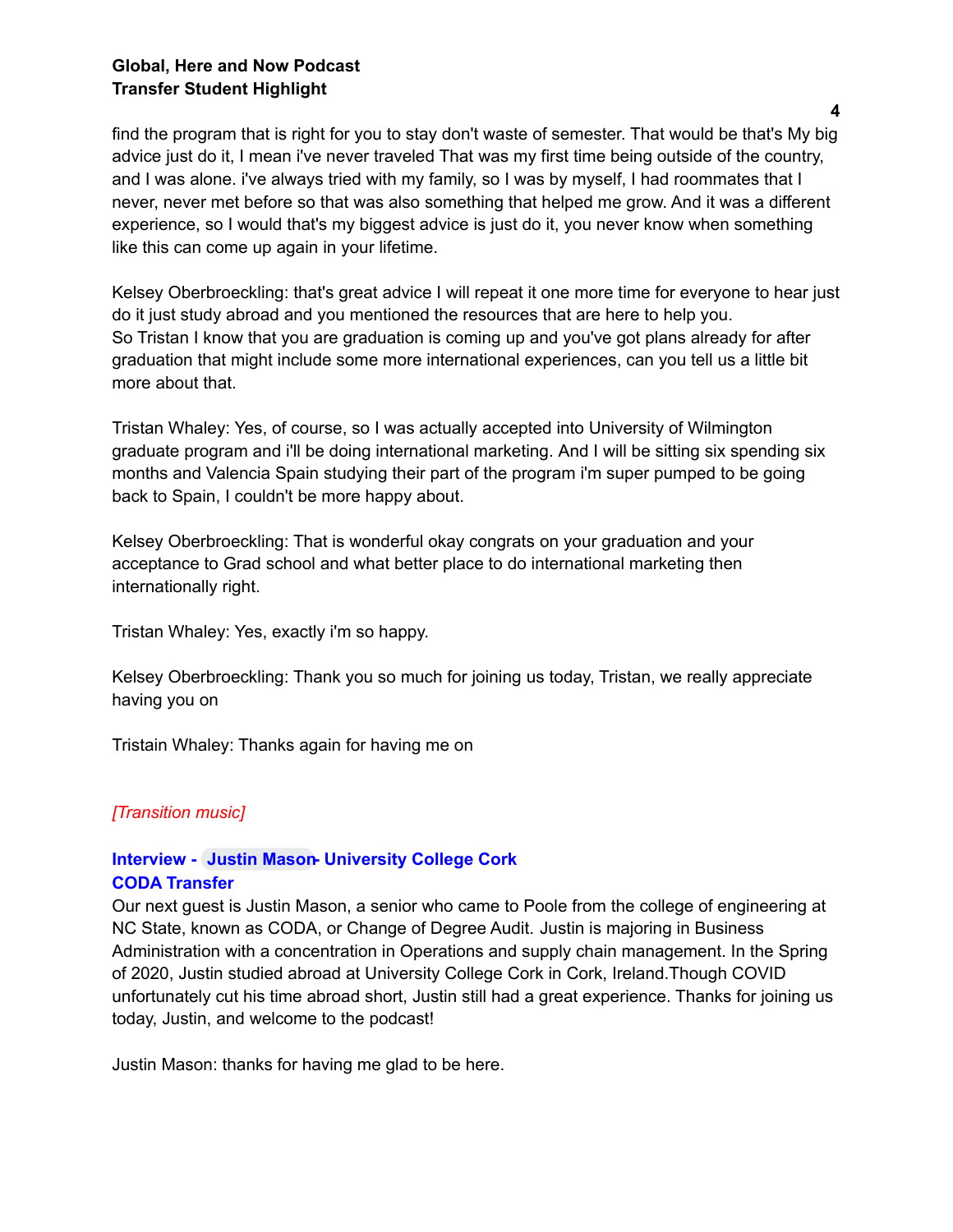Kelsey Oberbroeckling: Yes, let's get started tell me a little bit about why and how you chose to study abroad at University College Cork.

Justin Mason: yeah yes, I think I decided, I wanted to. study abroad because I think. does a good job, placing an emphasis in that the world is becoming more interconnected. And it's important for business students understand how to work with people from other countries and other cultures that kind of thing, so I definitely knew I wanted to study abroad once I joined the College of management. I think I chose University College court because Ireland itself in the country have always had a big fascination with and I wanted to go to a country that was more English speaking so they're not to worry about. The language barrier, so I think all that together kind of, is why I decided to pick Ireland and University College court.

Kelsey Oberbroeckling: Yes, Ireland is a country that fascinates me too i'm glad you got the chance to go what were some of the biggest factors you thought about when choosing to study abroad, I know you mentioned the English speaking, but what else kind of went into your search process.

Justin Mason: yeah I think the one of the biggest factors for me personally and why I ended up going to Cork versus some of the other favorite programs was the date. So I wanted to go to do take part in a program that kind of lines up with the academic calendar here in the States so that I could come back and potentially working internship the next summer. um However, as you mentioned, because of the pandemic i've been worked out the way I want it to but actually, that being a blessing in disguise, but because, since I got to go so early in. January I was there for about three months before I got sent home so i've done another program I might not have been there as long so definitely glad I got to go a bit earlier.

Kelsey Oberbroeckling: yeah definitely good on you, for like seeing the positive in that not really great situation in the end, but i'm glad it was it started off really well and you had three great months in Ireland. What tools or resources, did you find most useful when you are planning to study abroad.

Justin Mason: yeah that's a great question, I think the resource that I use the most and was definitely the most helpful what's the pool. A global office within the college of management miss frost and her team did a really great job helping me put together everything I needed to go in order to study abroad successfully. She did a good job, helping me figure out what classes, I needed to take to stay on course, in order to graduate in four years. help me figure out my housing arrangement how I could afford it creates anything I had any questions I had for today brandon process I brought them across and she's done a great job helping me get to Ireland and get back safely so yeah.

Kelsey Oberbroeckling: yeah i'm so glad to hear that, as a member of the global team myself, I am really proud of like how we can help students and you're right like with any question you might have, whether it be. about how to book an international flight or how to afford it, or what life is going to be like in classes, like the global team in pool college is definitely a resource. And

**5**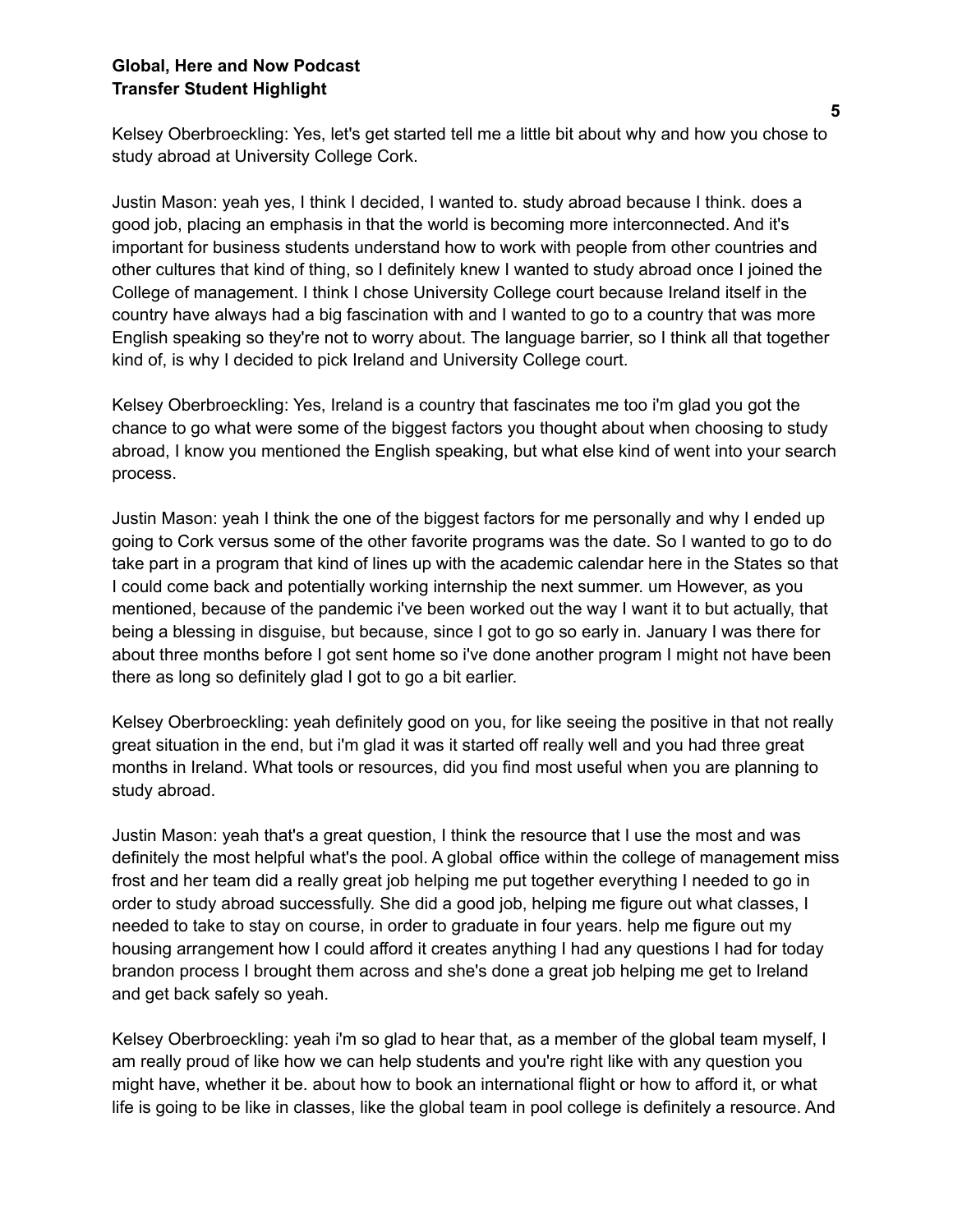we're really lucky at pool college management to have kind of an in house global team that is just for pool students to access so i'm really glad that you took advantage of us in the best way and that we were able to assist you. So you mentioned a little bit about classes, but I was hoping, you could tell me more what type of classes, did you take abroad, and how are they different than the classes, that you take here at nc state.

Justin Mason: yeah yeah, so I think that's a kind of two different types of classes. University College Cork and that's kind of my plan going into it, what is take a few beers of cost this again kind of get that international business piece learn how business is conducted in Europe and. Other countries around the world, so I took an accounting class and entrepreneurship class and the supply chain costs in Ireland. began kind of get that business piece of what it's like in Europe, but also talked with took a few geography classes and history costs, specifically with Ireland. I think one of my favorite classes actually was a traveling class we met every day in a different part of the city of universe or cough Cork in Ireland. And we just got to walk around the city and what about history and geography and how would the impact it's had on Ireland and on Europe, so it was a really, really fun class, and I think I got to know what about a Cork city as a whole to that cost class so know.

Kelsey Oberbroeckling: That is so cool I want to take that class yeah so did you ever meet in the classroom or was it always that you met somewhere in the city.

Justin Mason: yeah the first classroom in the classroom and the second class or excuse me, the last class we had in person, we met in the costume as well. Before we got sent home, but every other classroom in a different part of the city and it was really, really cool i'd be able to see Cork and get to know its history, pretty intimately so yeah for sure.

Kelsey Oberbroeckling: that's great it sounds like it really like facilitated like learning in that city, but also life in that city so that's great I again I want to take that class i'll sign up. So tell me about some of your favorite memories from living in Cork.

Justin Mason: Oh man yeah i've got quite a few of coworkers is such a great city and people are so friendly. University of such a great university and a good job, helping students get acclimated and I think, maybe one of my favorite memories is the triplets hook up to the customer more. So there's actually a student organization University College Cork that's whole dedication is helping international spin interesting abroad. get to know Cork and Ireland so that took us a bunch of different field trips around the country and we've got to go up to the list of more i'm really beautiful day there's so gorgeous is really, really cool memory so yeah I think that's probably my favorite memory from Cork.

Kelsey Oberbroeckling: That is wonderful, I have heard so many great stories from students about going to the cliffs and while i've been to Ireland, I have not been to the cliffs and clearly I need to go back to see that part of Ireland. But i'm glad that you got to experience it and also really cool that the school had a you know club that was meant to acclimate international students i'm glad that you were acclimated by them.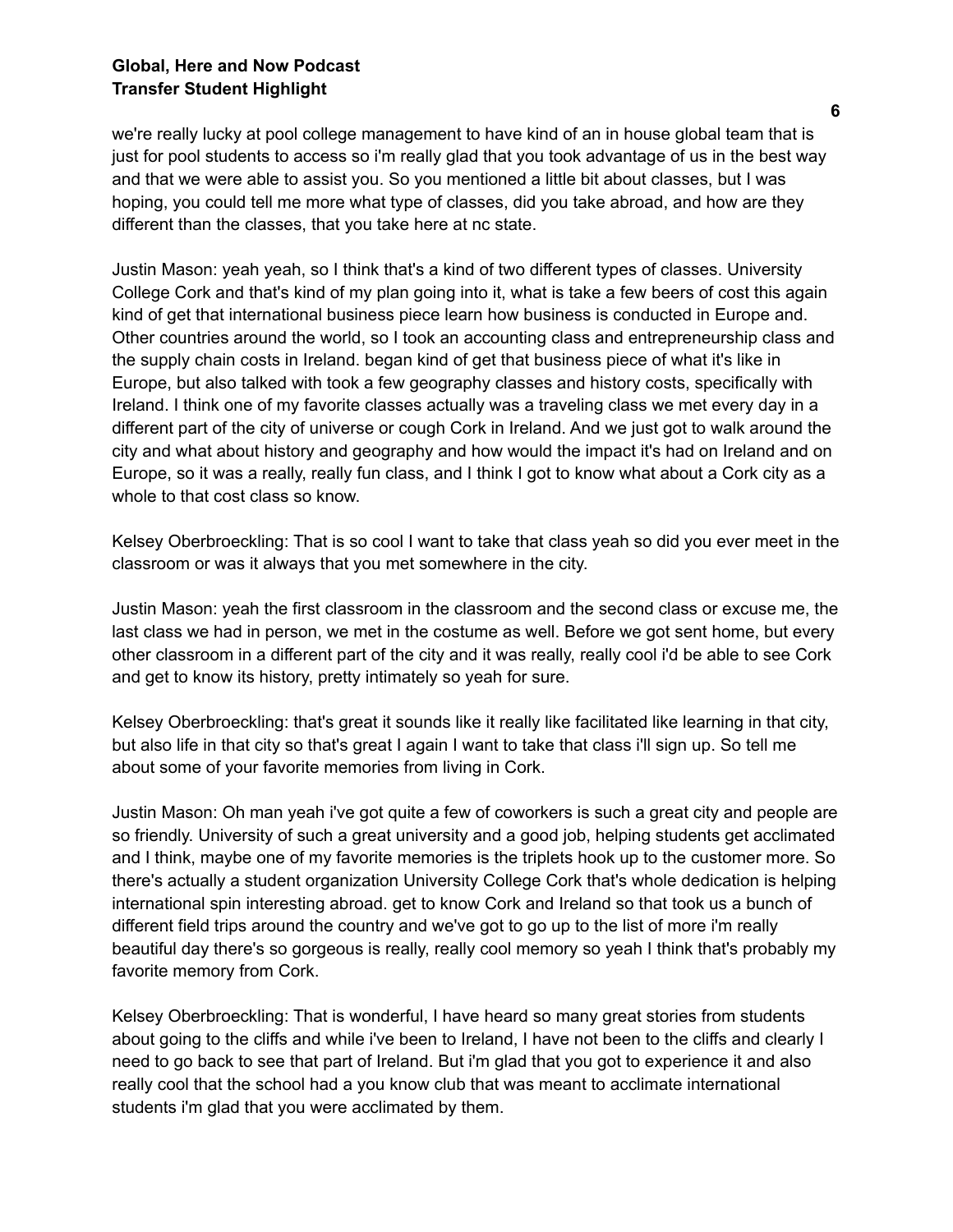Justin Mason: yeah yeah a lot of fun for sure.

Kelsey Oberbroeckling: mm hmm and can you tell me a little bit about some of the lessons you learned abroad and how you grew as person.

Justin Mason: yeah yeah that's a great question, I think the biggest lesson that biggest takeaway I took from my experience was honestly people in other countries it's just like us. So they've got different cultural things and different life things, but when it comes down to it, we're all human beings and they're all very welcoming and Cork and. yeah it just is a lot of fun being able to see how different people live, but also seeing the similarities to what it's like back in the state so. As far as how I grew I think just having to go through the whole process of getting myself from the United States to Ireland getting my house and taking care of making sure i'm taking my classes. Having a cook over there and learn new foods and learn how to live in a city by myself. definitely grew a lot in those three months there but luckily I had a great Group of Friends great group of students from nc state. Who else they're kind of growing with and we're still a great great friends today so hang on a lot today so yeah I think it was a really great experience, I cannot say enough about it.

Kelsey Oberbroeckling: i'm so glad to hear that that is awesome and I guess to kind of wrap up this interview, could you tell us what advice you would give to someone, particularly a transfer student who was unsure of where to start or just starting to think about study abroad, what would you say to them.

Justin Mason: I think I would say something that you can definitely do it if you put your mind to it even it's not even that hard to be honest, if you reach out to the global team within pool. They do a great job helping you check all the boxes, you need to study abroad, and I would definitely recommend you you take the leap and give it a shot it's like I said it was a great experience. I learned a lot about what it means to be a global citizen and what it means to you know do business and even live in another country. i've grown in ways I don't think I would otherwise would have if I hadn't study abroad, so I definitely would like to say recommend you give it a shot. As a lot of support that can get you to abroad and get you home safely and yeah it's I think it's definitely an experience every student every student odyssey should have.

Kelsey Oberbroeckling: thanks for that justin I. ECHO everything you said I agree just do it Thank you so much for joining us today on global here and now really appreciated hearing about your time in Cork, and it was good talking with you.

Justin Mason: yeah thanks for having me a lot of fun.

*[Transition music]*

**Closing**